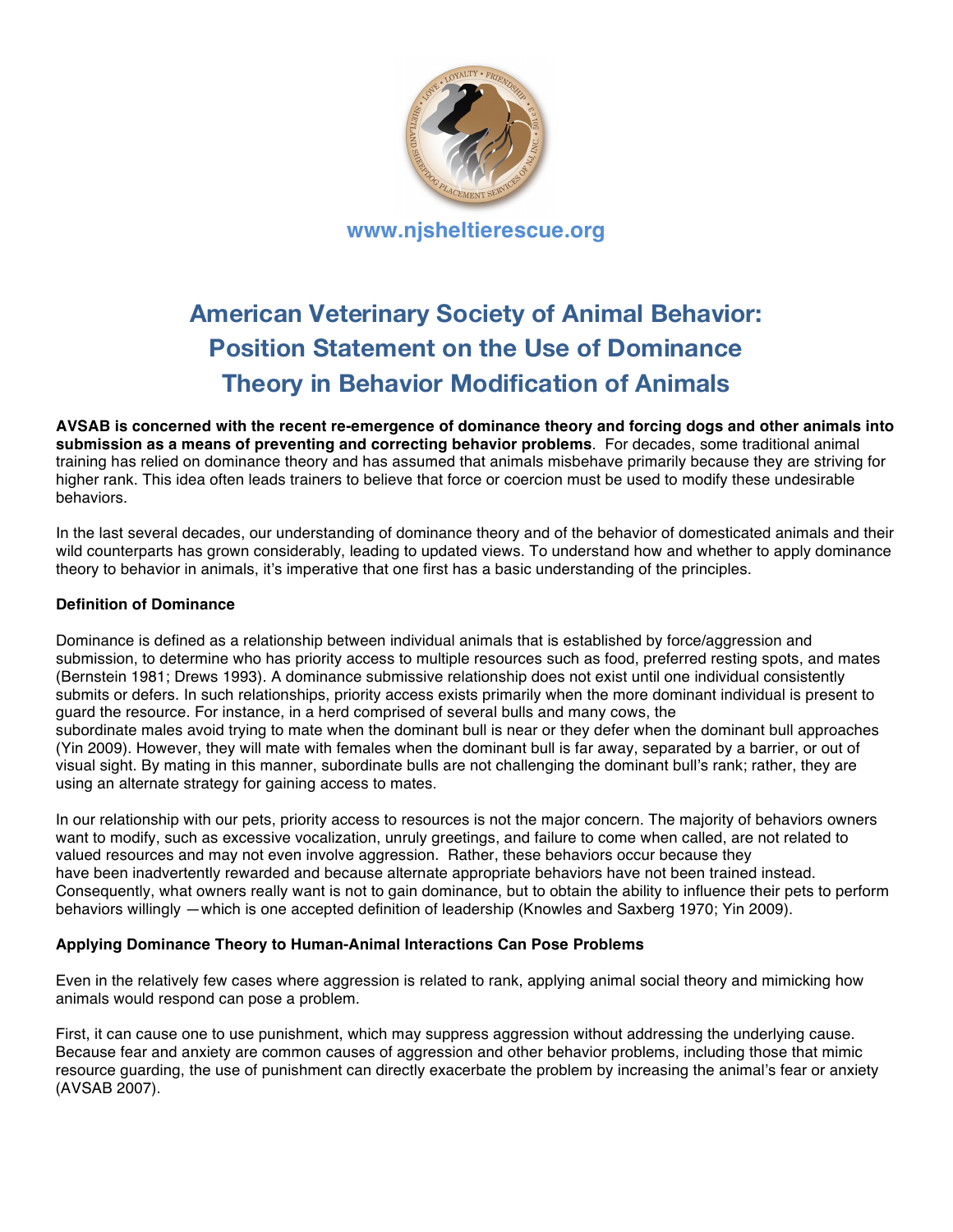

**www.njsheltierescue.org**

Second, it fails to recognize that with wild animals, dominance-submissive relationships are reinforced through warning postures and ritualistic dominance and submissive displays. If the relationship is stable, then the submissive animal defers automatically to the dominant individual. If the relationship is less stable, the dominant individual has a more aggressive personality, or the dominant individual is less confident about its ability to maintain a higher rank, continued aggressive displays occur (Yin 2007, Yin 2009). American Veterinary Society of Animal Behavior **www.AVSABonline.org**

People who rely on dominance theory to train their pets may need to regularly threaten them with aggressive displays or repeatedly use physical force. Conversely, pets subjected to threats or force may not offer submissive behaviors. Instead, they may react with aggression, not because they are trying to be dominant but because the human threatening them makes them afraid.

Third, in the wild, even in dominance submissive relationships that are well-established, the relationship lasts only as long as the higher-ranking individual is strong enough to retain this rank. Thus, high rank may be shor-tlived in both humananimal and animal-animal relationships.

Overall, the use of dominance theory to understand human-animal interactions leads to an antagonistic relationship between owners and their pets.

# **The Standard of Care**

The AVSAB emphasizes that the standard of care for veterinarians specializing in behavior is that dominance theory should not be used as a general guide for behavior modification. Instead, the AVSAB emphasizes that behavior modification and training should focus on reinforcing desirable behaviors, avoiding the reinforcement of undesirable behaviors, and striving to address the underlying emotional state and motivations, including medical and genetic factors, that are driving the undesirable behavior.

#### **How Leadership Differs from Dominance**

The AVSAB clarifies that dominance and leadership are not synonymous. In the human-related fields of business management and sociology, where leadership is studied extensively, leadership is defined broadly by some as "the process of influencing activities of an individual or group to achieve a certain objective in a given situation" (Dubrin 1990, in Barker 1997). Despite this definition, which includes influence through coercion, scholars in these fields recommend against the use of coercion and force to attempt to gain leadership (Benowitz 2001). Coercion and force generate passive resistance, tend to require continual pressure and direction from the leader, and are usually not good tactics for getting the best performance from a team (Benowitz 2001). Additionally, those managers who rule through coercive power (the ability to punish) "most often generate resistance which may lead workers to deliberately avoid carrying out instructions or to disobey orders" (Benowitz 2001).

Similarly with pets, leadership should be attained by more positive means—by rewarding appropriate behaviors and using desired resources as reinforcers for these behaviors. Leadership is established when a pet owner can consistently set clear limits for behavior and effectively communicate the rules by immediately rewarding the correct behaviors and preventing access to or removing the rewards for undesirable behaviors before these undesirable behaviors are reinforced. Owners must avoid reinforcing undesirable behaviors and only reinforce the desirable behaviors frequently enough and consistently enough for the good behaviors to become a habit (Yin 2007).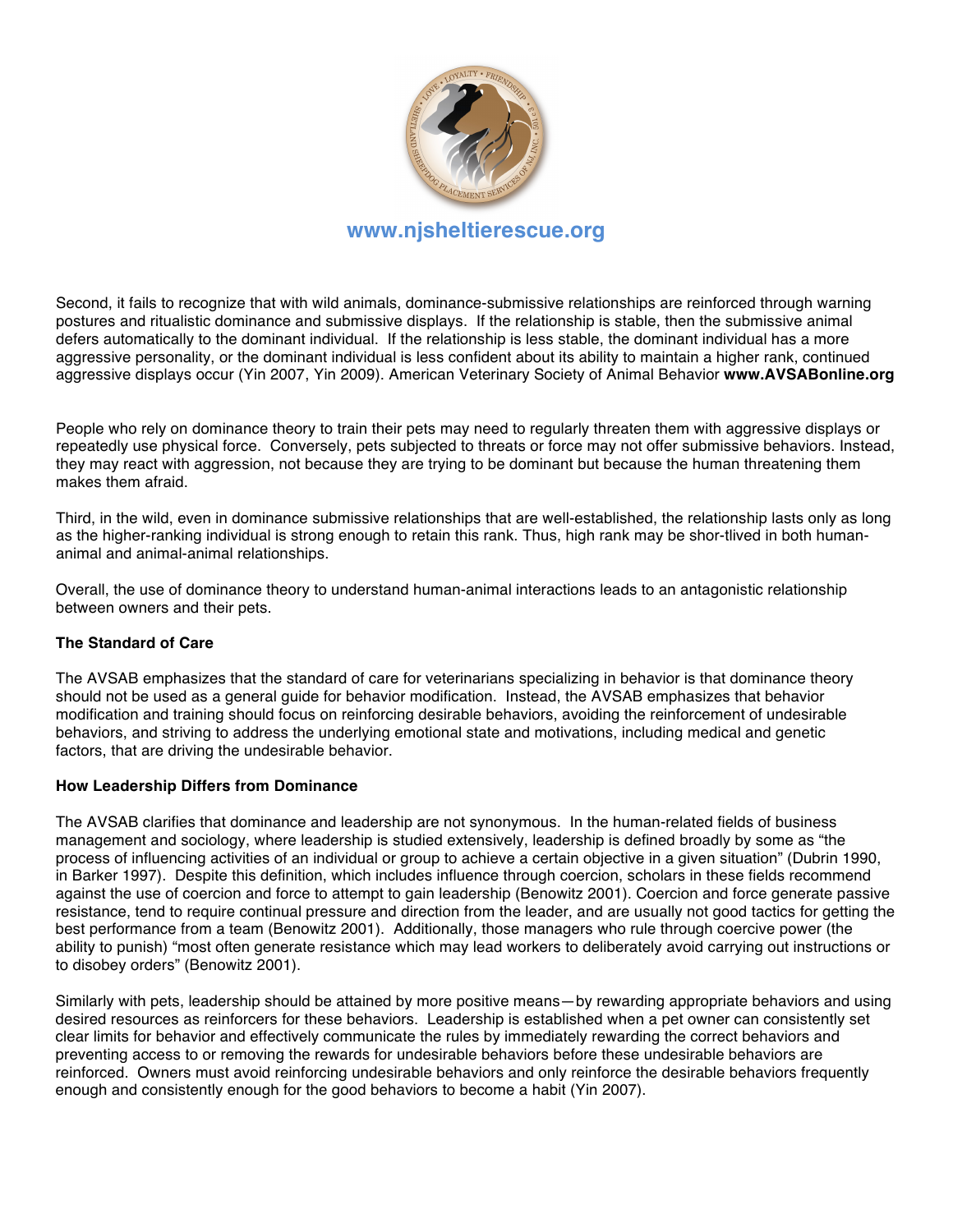

**www.njsheltierescue.org**

Finally, AVSAB points out that while aggression between both domesticated and wild animals can be related to the desire to attain higher rank and thus priority access to resources, there are many other causes. These are discussed in detail in multiple veterinary behavior textbooks (please see www.avsabonline.org for helpful articles). Consequently, dominance should not be automatically presumed to be the cause of such conflicts, especially when the conflict occurs within a human household. Instead, a thorough medical and behavioral assessment should be conducted on all animals involved in the conflict to determine the true cause or causes of the aggression.

# **Conclusion**

The AVSAB emphasizes that the use of scientifically sound learning principles that apply to all species is the accepted means of training and modifying behavior in pets and is the key to our understanding of how pets learn and how to communicate with our pets.

## **KEY POINTS**

- Despite the fact that advances in behavior research have modified our understanding of social hierarchies in wolves, many animal trainers continue to base their training methods on outdated perceptions of dominance theory. (Refer to *Myths About Dominance and Wolf Behavior as It Relates to Dogs*)
- Dominance is defined as a relationship between individual animals that is established by force/aggression and submission, to determine who has priority access to multiple resources such as food, preferred resting spots, and mates (Bernstein 1981; Drews 1993). Most undesirable behaviors in our pets are not related to priority access to resources; rather, they are due to accidental rewarding of the undesirable behavior.
- The AVSAB recommends that veterinarians not refer clients to trainers or behavior consultants who coach and advocate dominance hierarchy theory and the subsequent confrontational training that follows from it.
- Instead, the AVSAB emphasizes that animal training, behavior prevention strategies, and behavior modification programs should follow the scientifically based guidelines of positive reinforcement, operant conditioning, classical conditioning, desensitization, and counter conditioning.
- The AVSAB recommends that veterinarians identify and refer clients only to trainers and behavior consultants who understand the principles of learning theory and who focus on reinforcing desirable behaviors and removing the reinforcement for undesirable behaviors.

The AVSAB emphasizes that the standard of care for veterinarians specializing in behavior is that dominance theory should not be used as a general guide for behavior modification. Instead, the AVSAB emphasizes that behavior modification and training should focus on reinforcing desirable behaviors, avoiding the reinforcement of undesirable behaviors, and striving to address the underlying emotional state and motivations, including medical and genetic factors, that are driving the undesirable behavior.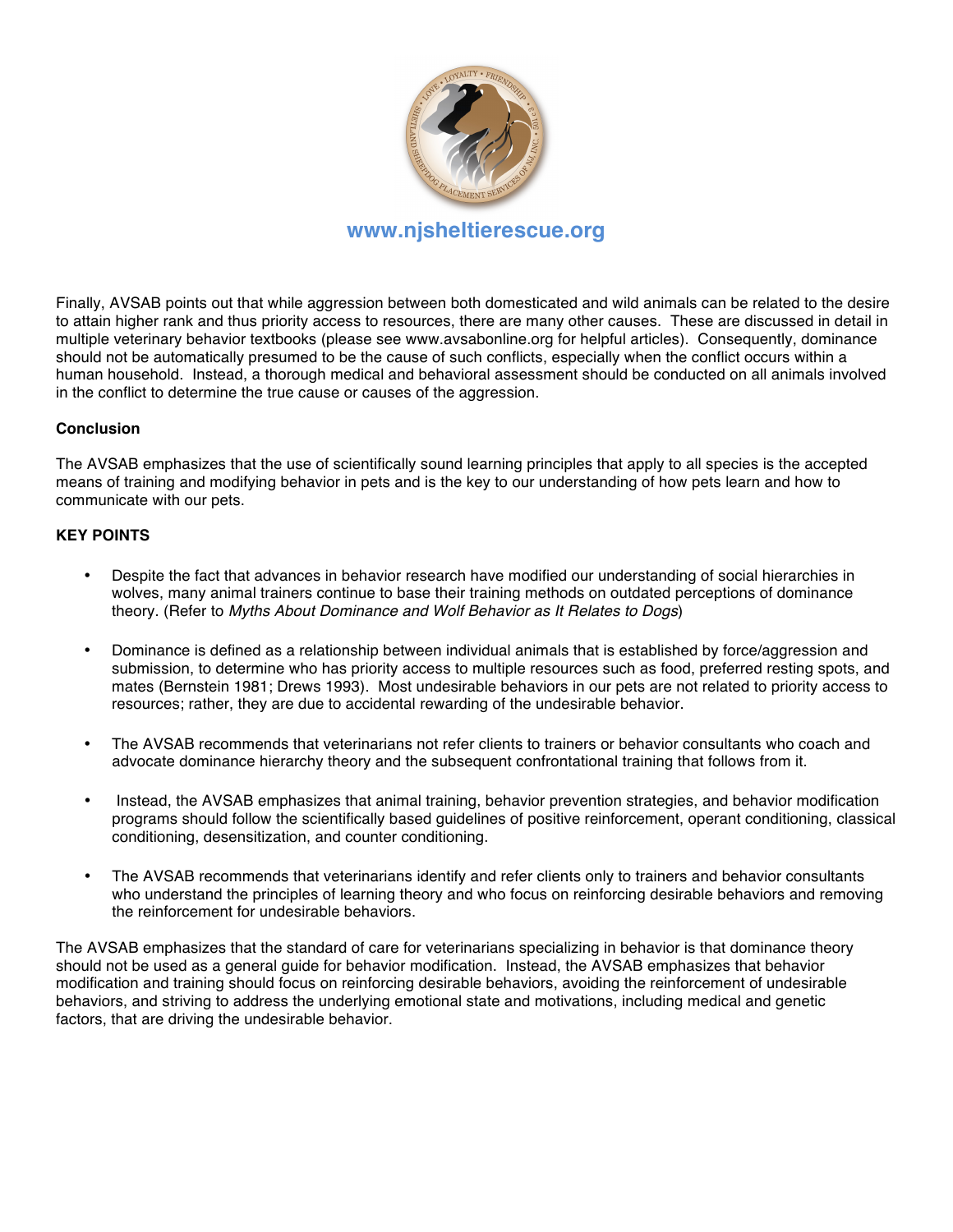

# **Myths About Dominance and Wolf Behavior as It Relates to Dogs**

#### **My dog greets me by jumping up, steals food behind my back, tries to climb into my lap to be petted, and often ignores me when I call him to come. Are these signs of dominance?**

No. In animal social systems, dominance is defined as a relationship between two or more individuals that is established by force, aggression, and submission in order to gain priority access to resources (Bernstein 1981; Drews 1993). Most unruly behaviors in dogs occur not out of the desire to gain higher rank, but simply because the undesirable behaviors have been rewarded. For instance, dogs jump on people and climb into their laps because when they do so, they get attention. Similarly, dogs fail to come when called if they are being rewarded by the objects or activities that are distracting them. Even stealing food when humans are not watching is not a play for higher rank. In the wild, lowerranking animals steal resources when higher-ranking animals are not around to guard the resources. This is an alternate strategy for obtaining the resources they want. Those who are rewarded by success are more likely to continue stealing in this manner.

#### **Because dogs are related to wolves, we should use wolves as a model for understanding dogs.**

While we can get ideas of the types of behaviors to study in dogs based on what we know about wolves, the best model for understanding domestic dogs is domestic dogs. Dogs have diverged significantly from wolves in the last 15,000 years. Ancestral wolves evolved as hunters and now generally live in packs consisting most often of family members (Mech 2000).Pack members cooperate to hunt and to take care of offspring. In a given year, generally only the alpha male and alpha female mate, so that the resources of the entire pack can be focused on their one litter. Dogs, on the other hand, evolved as scavengers rather than hunters (Coppinger and Coppinger 2002).Those who were the least fearful, compared to their human-shy counterparts, were best able to survive off the trash and waste of humans and reproduce in this environment. Currently, free-roaming dogs live in small groups rather than cohesive packs, and in some cases spend much of their time alone (MacDonald and Carr 1995). They do not generally cooperate to hunt or to raise their offspring, and virtually all males and females have the opportunity to mate (Boitani et al. 1995). Marked differences in social systems, such as those just described, inevitably lead to notable differences in social behavior.

#### **I hear that if you think a dog is dominant, you should roll him on his back in an "alpha roll" and growl in his face because that's what an alpha wolf would do.**.

In a pack of wolves, higher-ranking wolves do not roll lower-ranking wolves on their backs. Rather, lower-ranking wolves show their subordinate status by offering to roll on their backs. This submissive roll is a sign of deference, similar to when someone greets the queen or the pope by kneeling. Consequently, a more appropriate term for the posture would be a submissive roll (Yin 2009).

#### **Even if wolves don't roll subordinates on their back, it seems to work in some cases. Should I try it anyway if my dog is aggressive?**

The most common cause of aggression in dogs is fear. Pinning a dog down when he is scared will not address the root of his fear. Furthermore it can heighten the aggression (AVSAB 2007). In fact, a recent study of dogs (Herron et al. 2008) found that confrontational techniques such as hitting or kicking the dog for undesirable behavior, growling at the dog, performing an "alpha roll," staring the dog down, and enforcing a "dominance down" frequently elicited an aggressive response from the dog. The aggression may also be redirected toward inanimate objects, or other animals or people besides the owner. Even non-physical punishment, such as a harsh verbal reprimand or shaking a finger at a dog, can elicit defensive aggression if the dog feels threatened by it.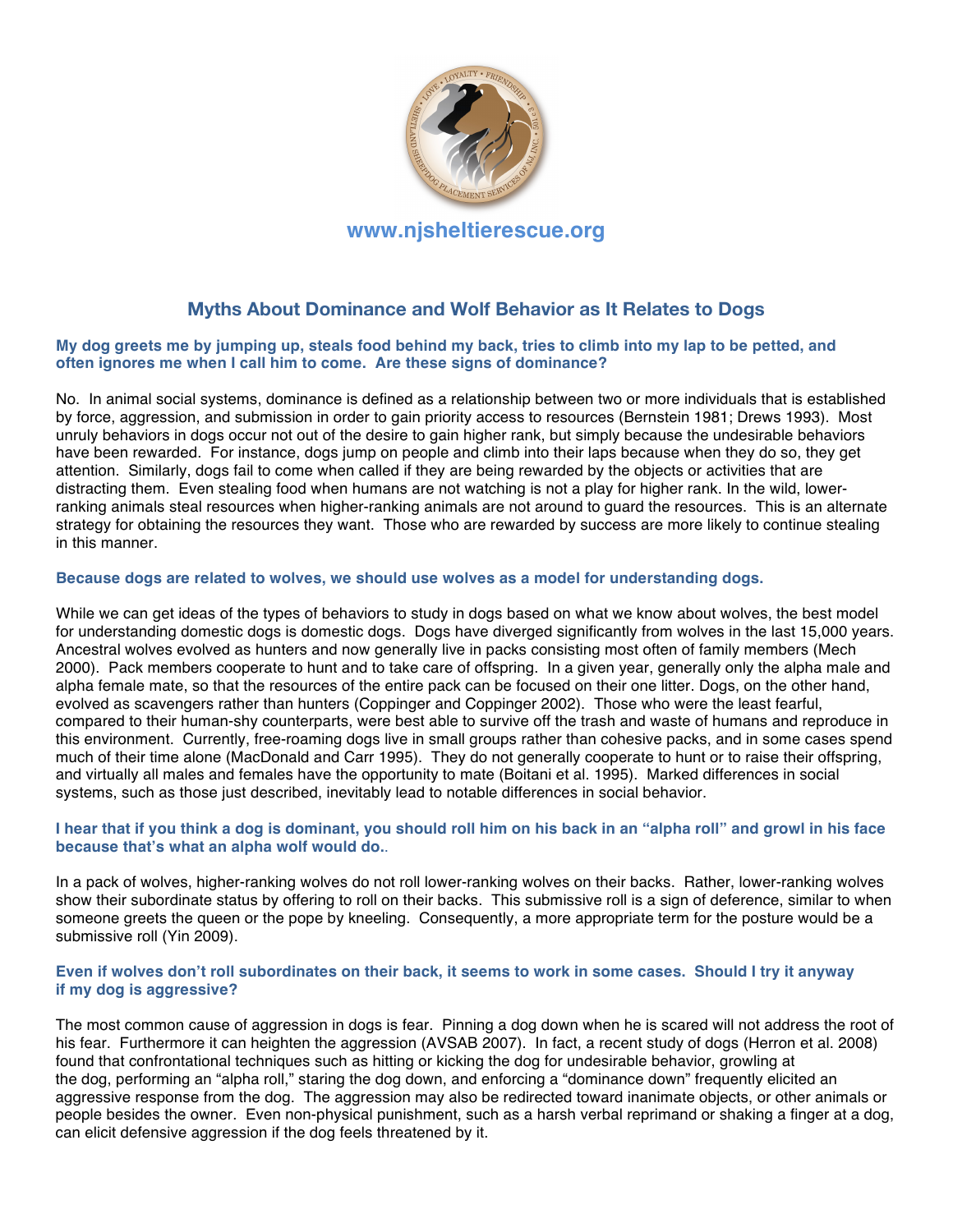

**I have heard that to be the boss or leader, you have to go though doors first: walk ahead of the dog like wolves do.**

In a wolf pack, the highest ranking wolves only lead the hunt a fraction of the time (Peterson et al. 2002). Furthermore, when they are hunting, they do not keep a tight linear formation based on their rank.

#### **Since the alpha goes first, should you eat before your dog?**

Higher ranking wolves don't necessarily have priority access to food. Once a wolf has possession of food, he may not give it up to another wolf regardless of his rank. When food is not yet in possession of either wolf, ritualized aggression (snarling, lunging) may still occur, with the higher-ranking wolves usually winning.

#### **Feeding dogs treats will cause them to become dominant.**

Even among wild animals, sharing of food does not relate to dominance. Adult wolves frequently regurgitate food for puppies. Males of other species frequently court females by bringing food to them. Giving a dog a treat when he jumps up or barks at you can result in unruly behavior.However this does not teach him that he is higher ranked or has priority access to resources.If you would like to teach him to wait politely for a treat you can wait until he sits or lies down patiently and then give him a treat.

#### **Will growling or trying to bite a dog or making a claw with your fingers mimic what a wolf does when he growls at or bites a subordinate?**

There are no studies on this. However, as an experiment, you might ask a friend who has been bitten by a dog whether poking him with your fingers bent in claw formation has an effect that's similar to when he was bitten, or whether your growling or biting seems similarly ferocious. In general, we shouldn't assume that our actions mimic those of a dog or a wolf. Rather, we should evaluate each of our interactions with our pets and observe their response to determine how the pet perceived it.

# **References**

American Veterinary Society of Animal Behavior. 2007. AVSAB Position Statement–Punishment Guidelines: The use of punishment for dealing with animal behavior problems.

http://www.avsabonline.org/avsabonline/index.php?option=content&task=view&id=119.

Barker, R. 1997. How can we train leaders if we don't know what leadership is? Human Relations 50(4):343-62.

Benowitz, E.A. 2001. CliffsQuickReview: Principles of Management. New York: Hungry Minds.

Bernstein, I.S. 1981. Dominance: The baby and the bathwater. J Behav Brain Sci 4:419-57.

Drews, C. 1993. The concept and definition of dominance behavior. Behaviour 125: 284-313.